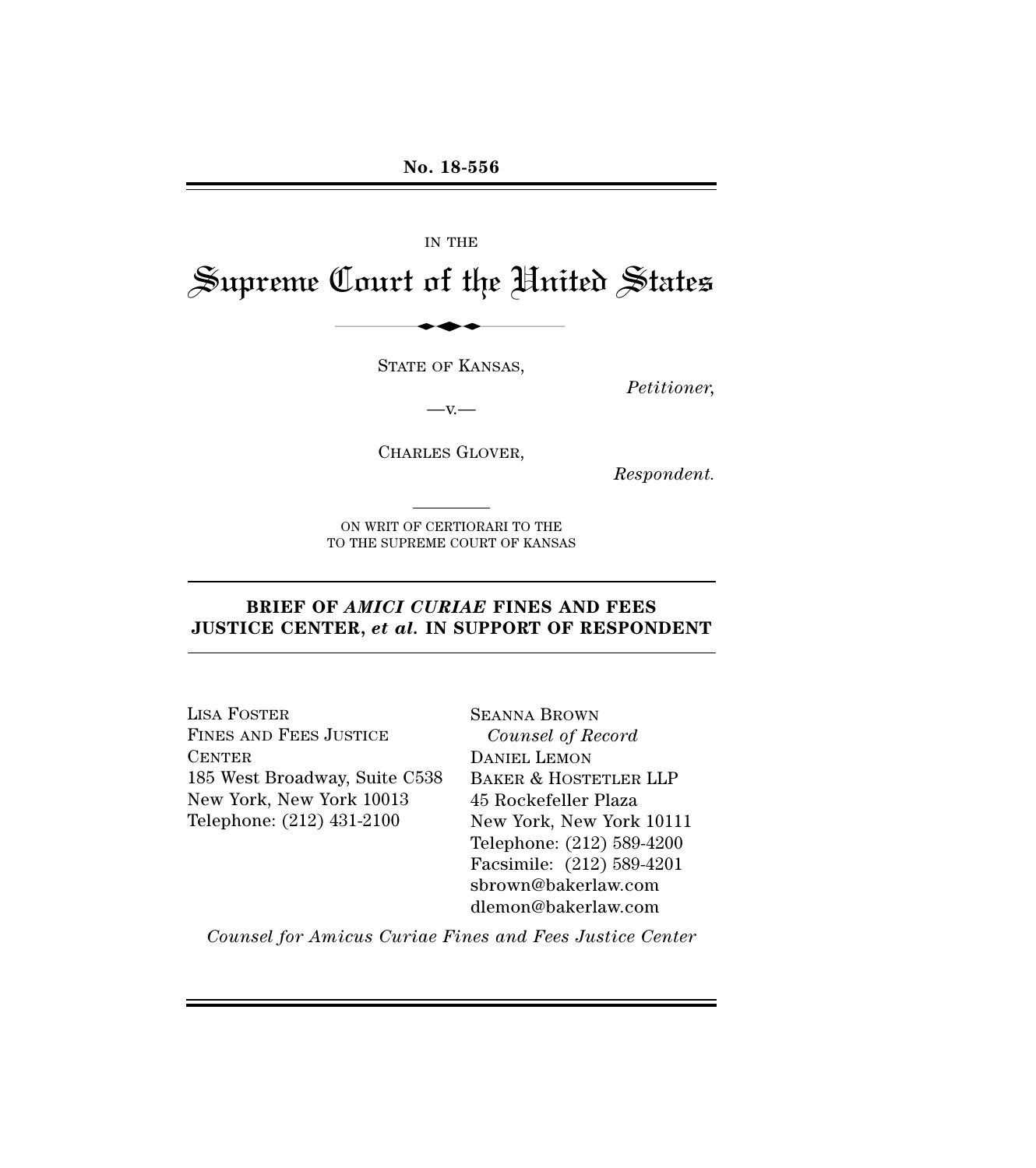### i **TABLE OF CONTENTS**

| INTEREST OF THE AMICI CURIAE 1 |                                                                                                                                          |                                                                                                                                                               |  |
|--------------------------------|------------------------------------------------------------------------------------------------------------------------------------------|---------------------------------------------------------------------------------------------------------------------------------------------------------------|--|
|                                |                                                                                                                                          | <b>INTRODUCTION AND SUMMARY OF</b>                                                                                                                            |  |
|                                |                                                                                                                                          |                                                                                                                                                               |  |
|                                |                                                                                                                                          |                                                                                                                                                               |  |
| I.                             | Drivers with Suspended Licenses<br>are Not Inherently More<br>Dangerous than Other Drivers. 5                                            |                                                                                                                                                               |  |
|                                | A.                                                                                                                                       | Most license suspensions<br>issue for reasons unrelated                                                                                                       |  |
|                                | <b>B.</b>                                                                                                                                | License suspensions<br>unfairly target poor<br>communities and<br>communities of color. 8                                                                     |  |
|                                | C.                                                                                                                                       | Individuals with licenses<br>suspended for non-driving<br>reasons are no worse at<br>driving than the general                                                 |  |
| II.                            | Stopping Vehicles Belonging to<br>Owners with Suspended Licenses<br>Imposes a Significant Burden on<br>Individual Liberty that is Likely |                                                                                                                                                               |  |
|                                | А.                                                                                                                                       | <b>Automated License Plate</b><br>Readers (ALPRs) are<br>increasingly prevalent in<br>the United States and<br>relay information to police<br>departments. 13 |  |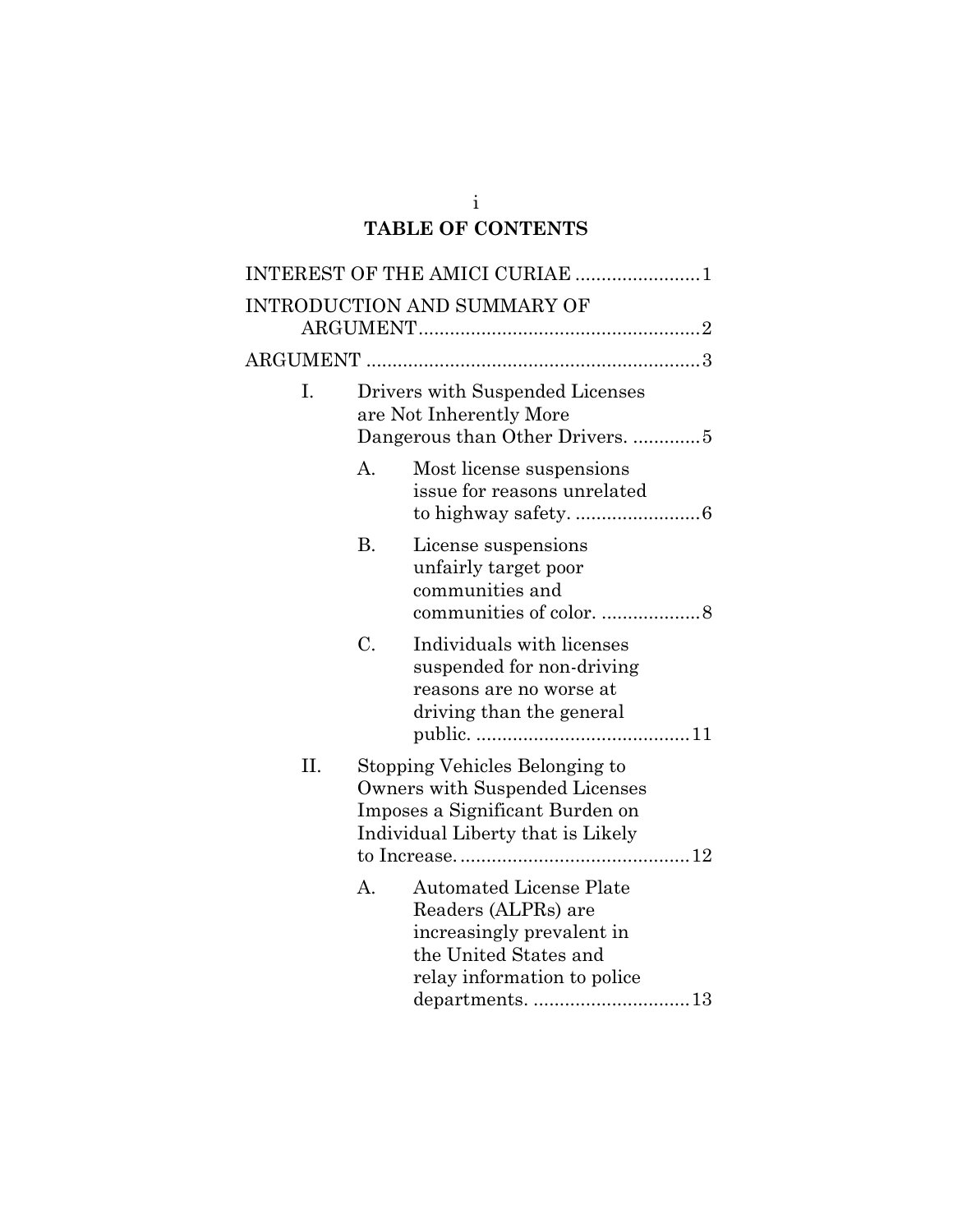|    | ij                                               |
|----|--------------------------------------------------|
| B. | Kansas's proposed rule<br>enables revenue-driven |
|    |                                                  |
|    |                                                  |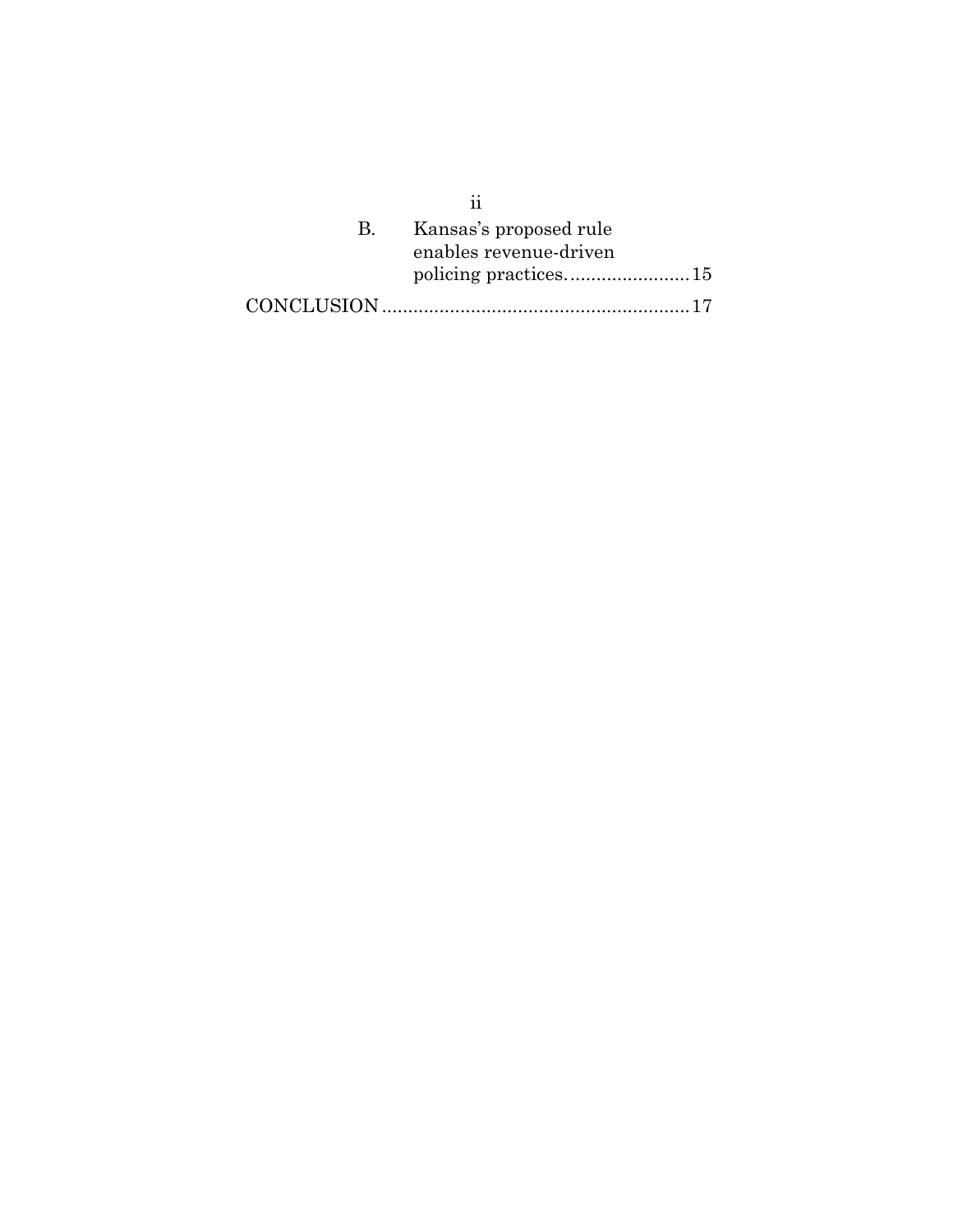## **TABLE OF AUTHORITIES**

#### **Cases**

| Bell v. Burson,           |
|---------------------------|
| New Jersey v. T.L.O.,     |
| United States v. Maynard, |
| <b>Statutes</b>           |

| Tex. Code Crim. Proc. § 103.0025 (2015) 16 |  |
|--------------------------------------------|--|

#### **Other Authorities**

| Alan Berube, Elizabeth Deakin, and Steven         |  |
|---------------------------------------------------|--|
| Raphael, Socioeconomic Differences in             |  |
| Household Automobile Ownership Rates:             |  |
| <i>Implications for Evacuation Policy (June</i> ) |  |
|                                                   |  |
|                                                   |  |

Alexes Harris *et al.*, Monetary Sanctions in the Criminal Justice System (April 2017) ............ 8

iii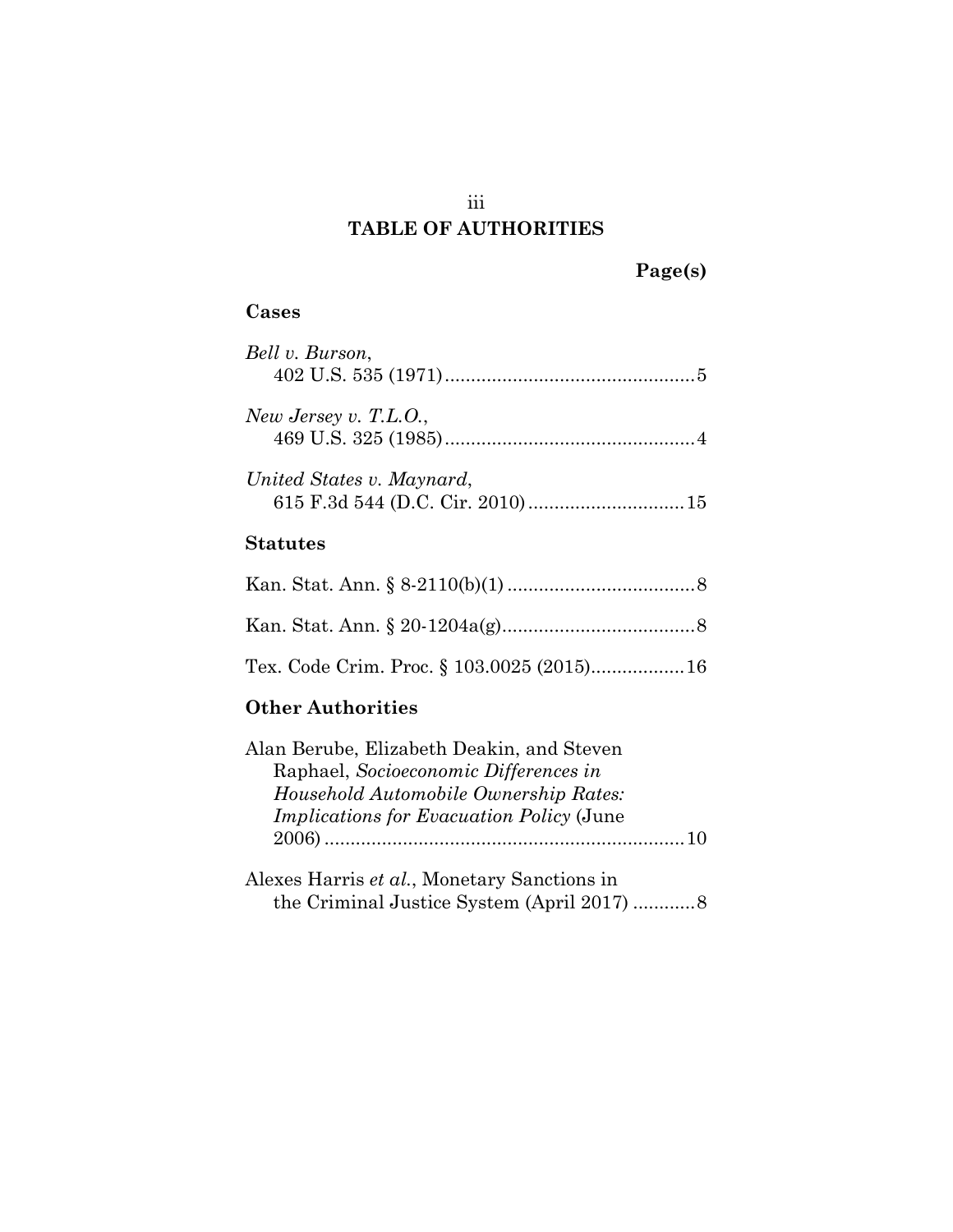| iv                                                                                                                                                                |
|-------------------------------------------------------------------------------------------------------------------------------------------------------------------|
| Brandon Garrett and William Crozier,<br>Driver's License Suspension in North                                                                                      |
| Carolina, Duke L. Sch. Pub. L. & Legal<br>Theory Series No. 2019-27 (April 15,                                                                                    |
| Dave Maass, "No Cost" License Plate<br>Readers Are Turning Texas Police into                                                                                      |
| Mobile Debt Collectors and Data Miners,<br>Electronic Frontier Foundation (Jan. 26,                                                                               |
| David J. Roberts and Meghann Casanova,<br><b>Automated License Plate Recognition</b>                                                                              |
| (ALPR) Use by Law Enforcement: Policy<br>and Operational Guide, International                                                                                     |
| Association of Chiefs of Police: Technical                                                                                                                        |
| Emma Pierson et al., A Large-Scale<br>Analysis of Racial Disparities in Police<br>Stops Across the United States, Stanford<br>Computational Policy Lab (March 13, |
|                                                                                                                                                                   |
| German Lopez, <i>There are Huge Racial</i><br>Disparities in How US Police Use Force,                                                                             |
| Joanna Weiss and Claudia Wilner,<br>Opportunity Suspended,                                                                                                        |
|                                                                                                                                                                   |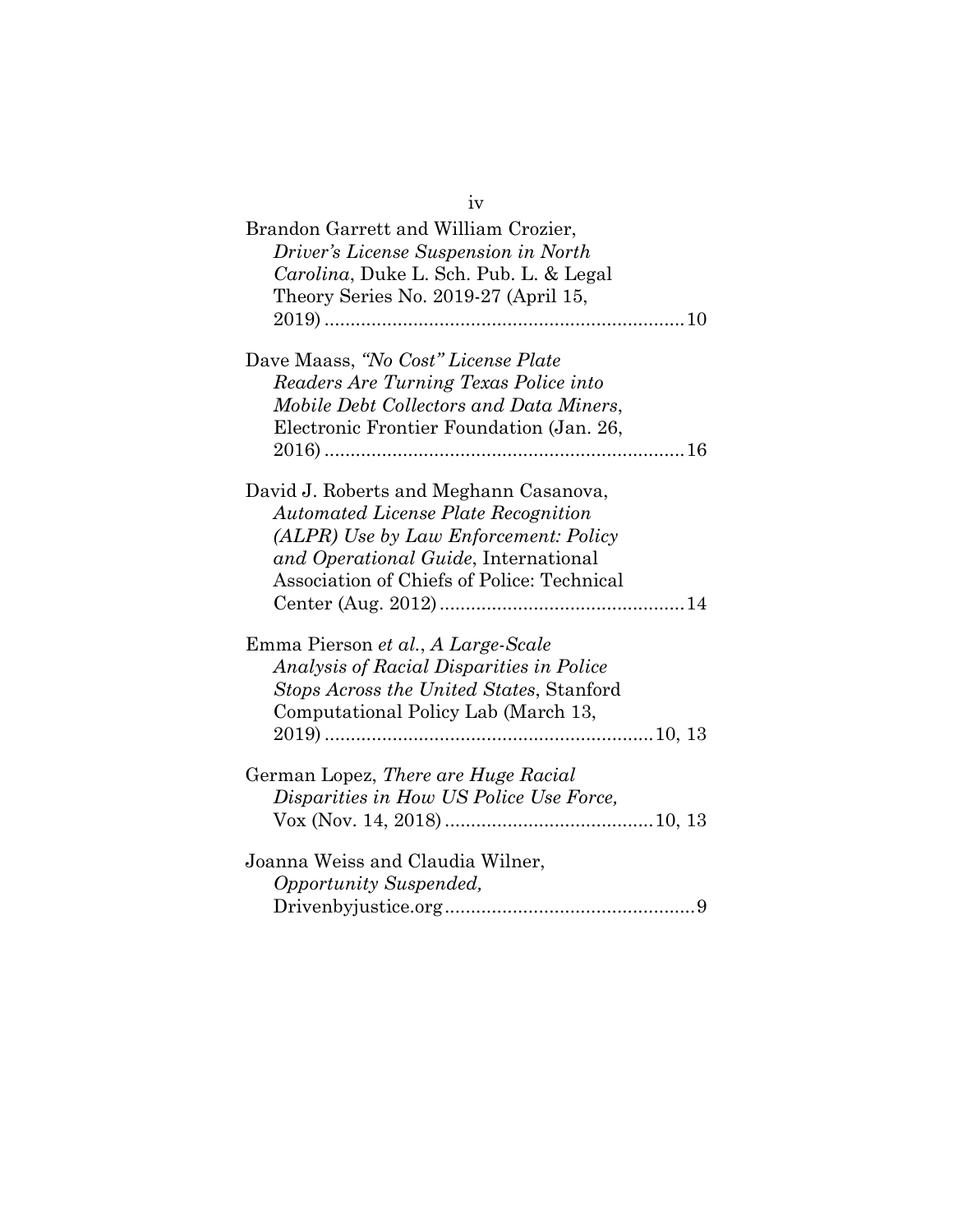| Jon Carnegie and Robert Eger, III, Reasons        |
|---------------------------------------------------|
| for Driver License Suspension,                    |
| Recidivism, and Crash Involvement                 |
| among Drivers with Suspended/Revoked              |
| Licenses, National Highway                        |
| <b>Transportation and Safety</b>                  |
| Administration (Jan. 2009) 5, 6, 7, 11            |
| Jon Carnegie, et al., Driver's License            |
| Suspensions, Impacts and Fairness                 |
| <i>Study</i> , N.J. Dept. of Transp. (Aug. 2007)6 |
| Joseph Shapiro, How Driver's License              |
| Suspensions Unfairly Target the Poor,             |
|                                                   |
| Julia M. Brooks, Drawing the Lines:               |
| Regulation of Automatic License Plate             |
| Readers in Virginia, 25 Rich. J.L. &              |
|                                                   |
|                                                   |
| Justin Wm. Moyer, 7 Million People May            |
| Have Lost Licenses Due to Traffic Debt,           |
|                                                   |
| Kaveh Waddell, How License-Plate Readers          |
| Have Helped Police and Lenders Target             |
| the Poor, Atlantic (Apr. 22, 2016) 14             |
|                                                   |
| Mario Salas and Angela Ciolfi, <i>Driven by</i>   |
| Dollars: A State by State Analysis of             |
| Divers's Lisence Suspension Laws for              |
| <i>Failure to Pay Court Debt, Legal Aid</i>       |
|                                                   |

v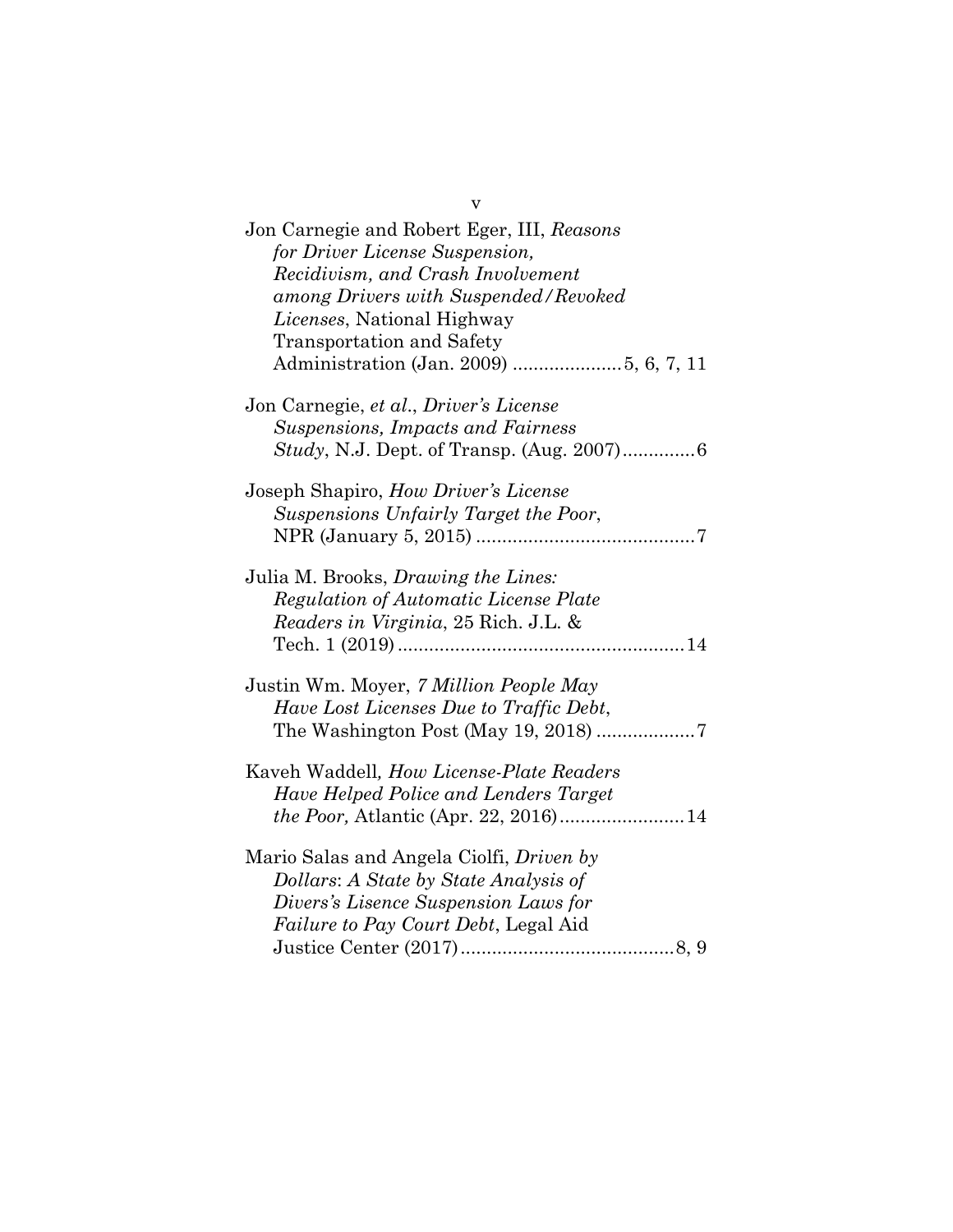| Michael Gerbers and David DeYoung, An                                              |
|------------------------------------------------------------------------------------|
| Examination of the Characteristics and                                             |
| <i>Traffic Risk of Drivers</i>                                                     |
| Suspended/Revoked for Different                                                    |
| <i>Reasons</i> , California Department of                                          |
|                                                                                    |
| Rachel McLean and Michael Thompson,                                                |
| <i>Repaying Debts, Bureau of Justice</i>                                           |
|                                                                                    |
| United States Dep't of Justice, Investigation<br>of the Ferguson Police Department |
|                                                                                    |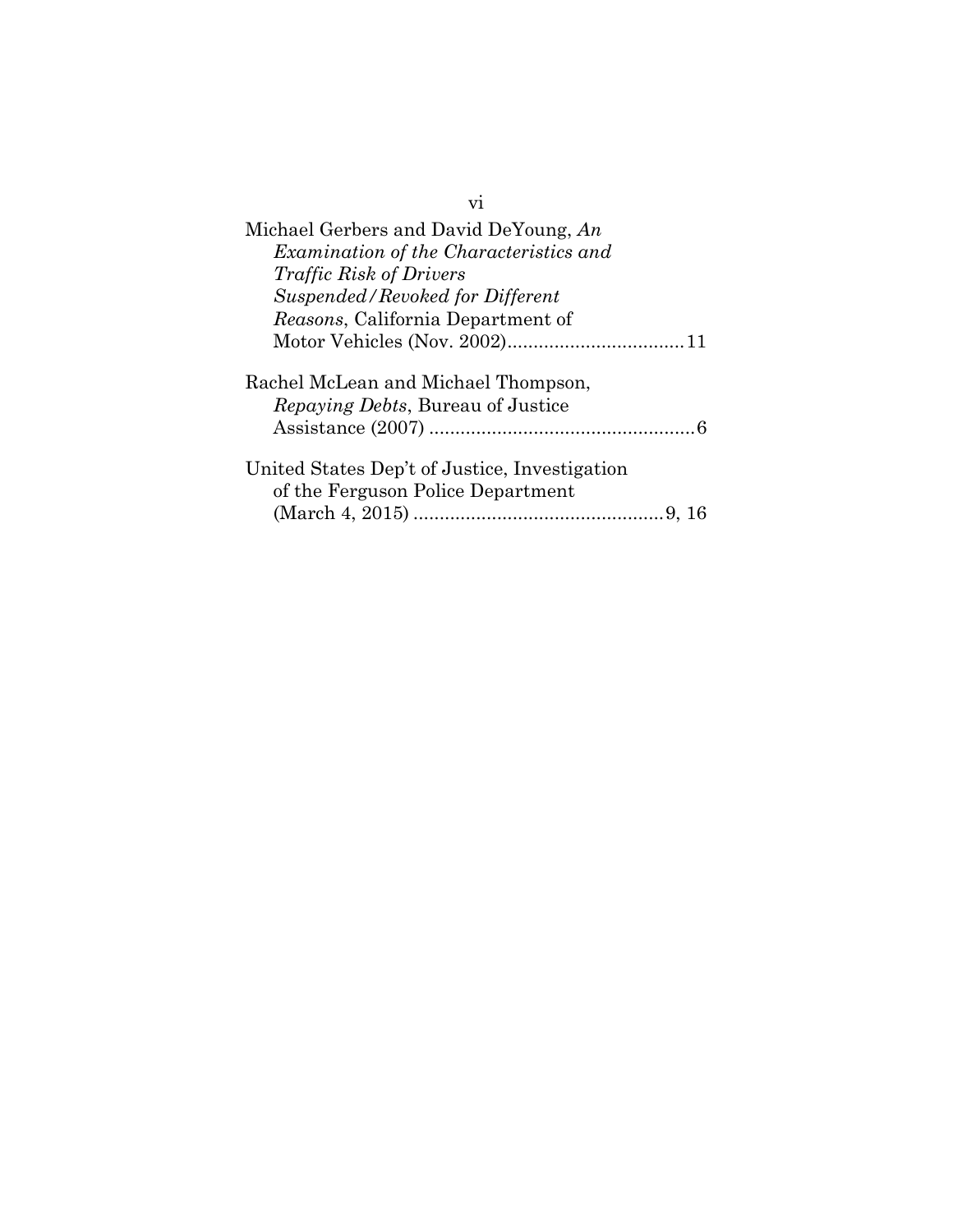#### **INTEREST OF THE AMICI CURIAE**

The Fines & Fees Justice Center ("FFJC") is a national center for advocacy, information, and collaboration on effective solutions to the unjust and harmful imposition and enforcement of fines and fees in state and local courts. FFJC's mission is to create a justice system that treats individuals fairly, ensures public safety, and is funded equitably.1

The R Street Institute is a non-profit, nonpartisan, public-policy research organization. R Street's mission is to engage in policy research and educational outreach that promotes free markets, as well as limited yet effective government, including properly calibrated legal and regulatory frameworks that support economic growth and individual liberty.

The Cato Institute is a non-partisan public-policy research foundation established in 1977 and dedicated to advancing the principles of individual liberty, free markets, and limited government. The Cato Institute's Project on Criminal Justice was founded in 1999 and focuses on the proper role of the criminal sanction in a free society, the scope of substantive criminal liability, the proper and effective role of police in their communities, the

<sup>1</sup> No counsel for a party authored this brief in whole or in part. No party nor counsel for any party made a monetary contribution intended to fund the preparation or submission of this brief. No one other than amici curiae and their counsel made any contribution of any kind to this brief. All parties have consented to the filing of this brief.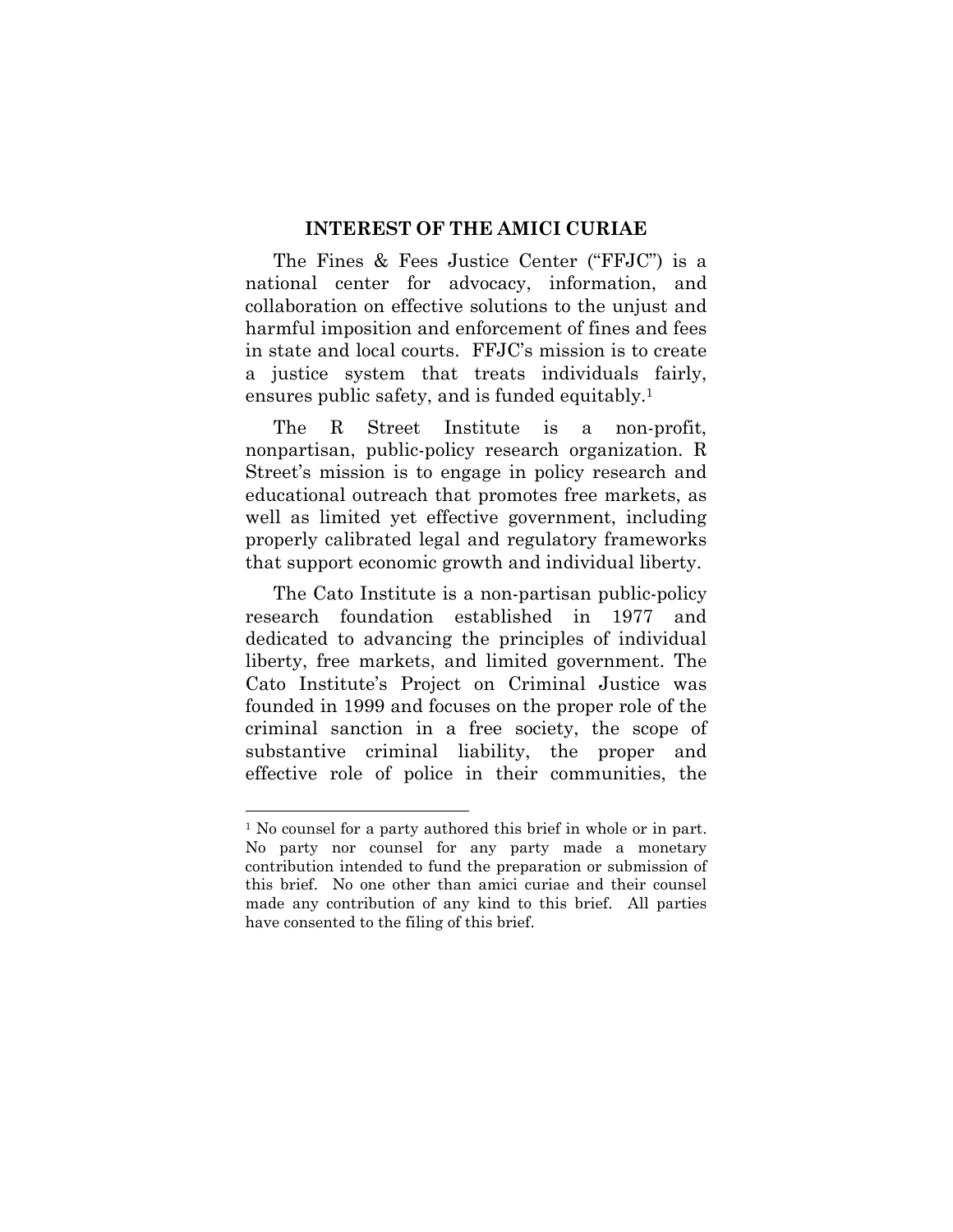protection of constitutional and statutory safeguards for criminal suspects and defendants, citizen participation in the criminal justice system, and accountability for law enforcement officers.

The Institute for Justice ("IJ") is a nonprofit public-interest law firm that litigates for greater judicial protection of individual rights. These include the right to own and use private property without unreasonable governmental interference. Many of IJ's cases involve legal challenges to unconstitutional searches and seizures, as well as excessive systems of fines, fees, and forfeitures imposed on the poor and vulnerable. This case thus falls squarely within a core area of concern for IJ.

The Southern Poverty Law Center ("SPLC") has provided pro bono civil rights representation to lowincome persons in the Southeast since 1971, with particular focus on combating unlawful discrimination and ending poverty. The SPLC provides educational materials, engages in policy reform, and develops litigation to minimize the disparate burdens placed on indigent individuals and low income communities caused by the criminal justice system.

#### **INTRODUCTION AND SUMMARY OF ARGUMENT**

In recent decades, the United States has seen an explosion of driver's license suspensions for reasons that have nothing to do with public safety. The vast majority of states, including Kansas, suspend drivers' licenses for unpaid traffic, criminal, or parking fines and fees, as well as delinquent child support. In fact, because state and local jurisdictions increasingly rely on fines and fees as a source of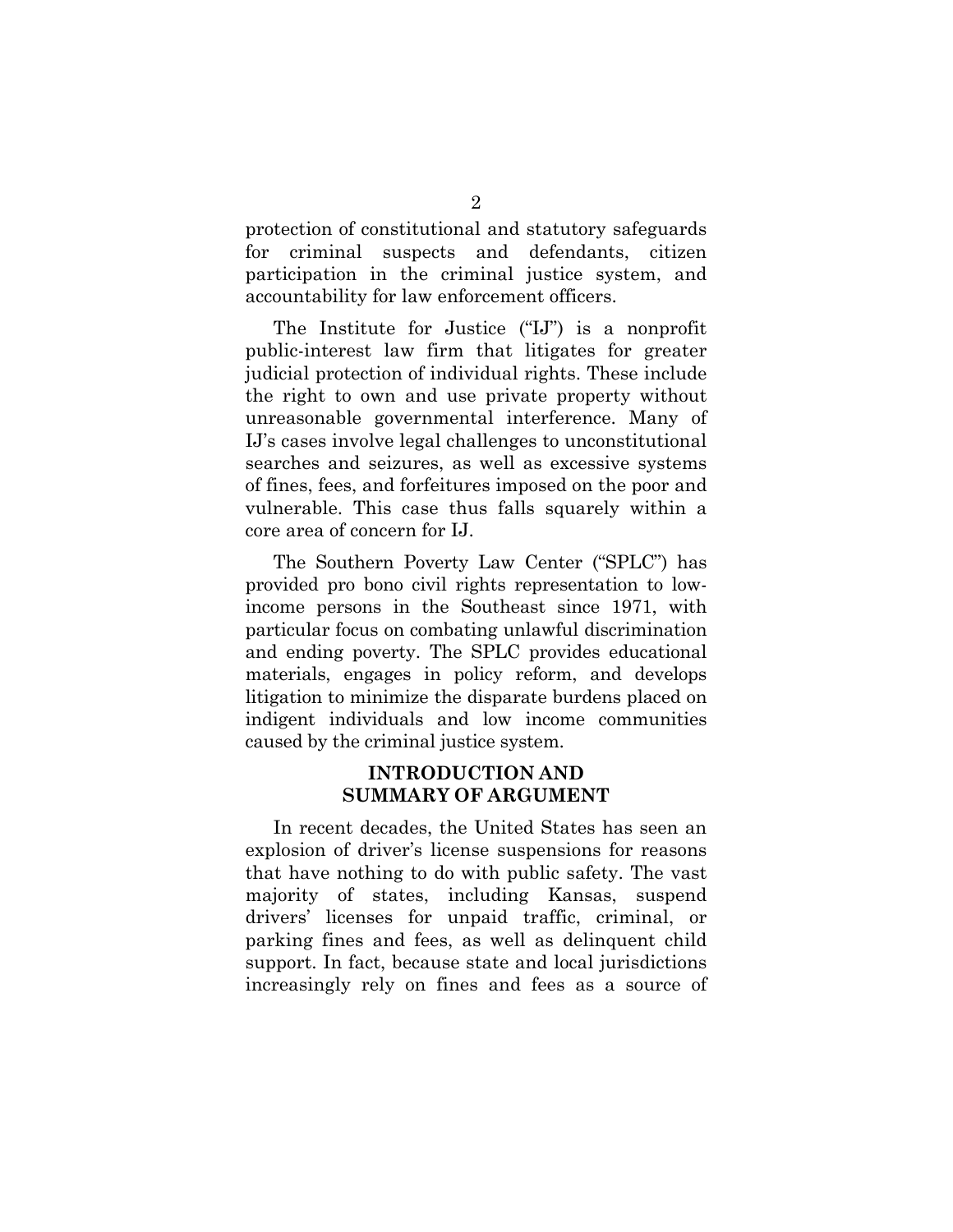revenue, most license suspensions today issue for reasons unrelated to driving.

Not surprisingly, these suspensions are concentrated in poor communities and disproportionately in communities of color. And in those communities, there are fewer vehicles per household, making drivers more likely to borrow vehicles from friends or family members.

Kansas contends that its officers should be permitted, consistent with the Fourth Amendment, to conduct suspicionless seizures of vehicles based solely on the fact that the registered owner of the vehicle has a suspended driver's license. Kansas justifies its position in part on public safety, arguing that people with suspended licenses are dangerous drivers. Although Kansas concedes that fully twothirds of the drivers its officers may resultantly stop are not the registered owner of the vehicle, it contends that the resulting harm is *de minimis*.

*Amici* write to urge the Court to reject Kansas's proposed rule. Permitting police officers to conduct suspicionless seizures of vehicles registered to owners with suspended licenses—without knowing who is actually driving—will invade the Fourth Amendment rights of millions of Americans, with little to no corresponding benefit to public safety. Kansas's arguments ignore the reality of license suspension practices in the United States, and the dangers of suspicionless stops to drivers of color, particularly black drivers.

#### **ARGUMENT**

The Fourth Amendment prohibits "unreasonable" searches and seizures. Whenever the law uses the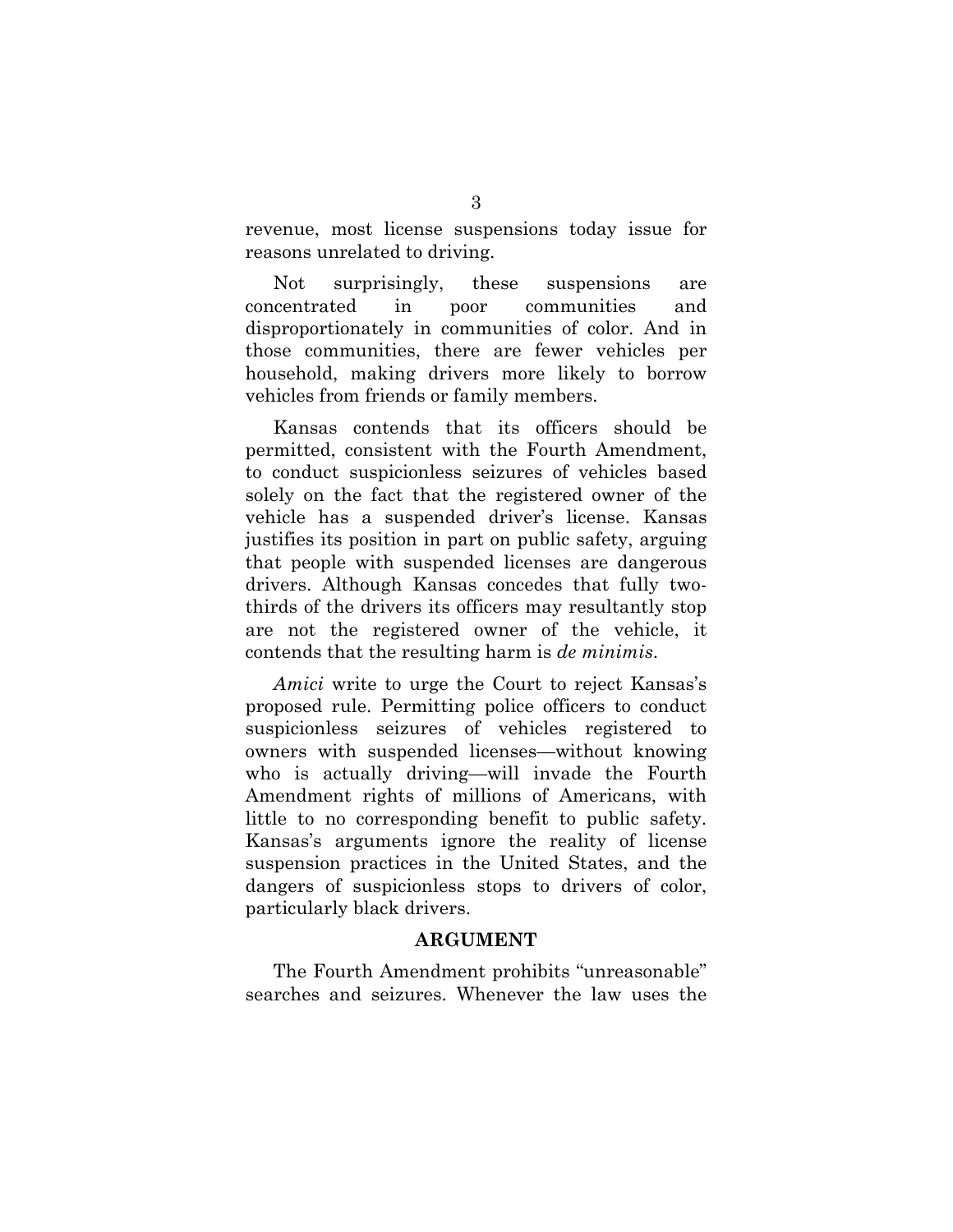term "reasonable," it invokes a weighing of factors, and the Fourth Amendment context is no different. Broadly speaking, a search or seizure is "reasonable" if the harm it prevents outweighs the intrusion into the individual's legitimate expectation of privacy and personal security.2 Kansas overstates its case on both sides of that scale.

The question before the Court is whether an officer can stop a vehicle based on nothing more than the knowledge that the vehicle's owner has a suspended license. Contrary to Kansas's position, the harm prevented by these suspicionless stops is minimal. Even assuming the owner is driving the vehicle, most drivers with suspended licenses pose no more of a threat to public safety than validly licensed drivers.3 States, including Kansas, suspend licenses for many reasons unrelated to bad driving habits, such as unpaid parking tickets, unpaid court fines and fees, failure to appear in court or unpaid child support. Today, most license suspensions issue for one or more of these non-driving reasons.4

On the other side of the scale, Kansas's proposed rule threatens significant harm to individual liberty, particularly for citizens of color. License suspensions disproportionately affect black Americans. Moreover, black drivers are much more likely to be stopped by law enforcement. Once stopped, blacks are more than *twice* as likely to be searched following a routine traffic stop than whites despite the fact those

<sup>2</sup> *New Jersey v. T.L.O.*, 469 U.S. 325, 337 (1985).

<sup>3</sup> *See* section I(A), *infra*.

<sup>4</sup> *See* section I(A), *infra*.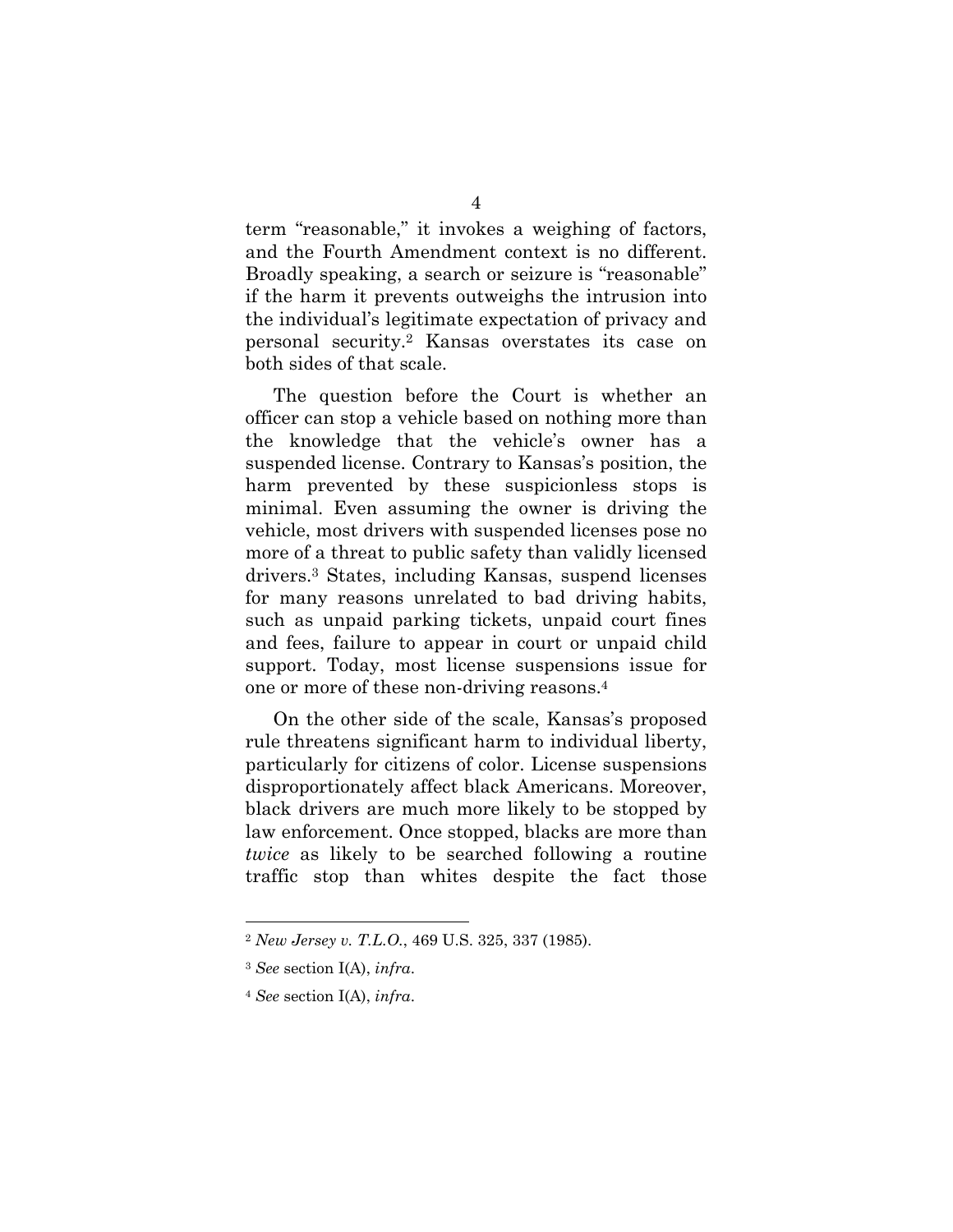searches result in proportionately less contraband being found.<sup>5</sup>

Further, the stops are likely to be much more common than Kansas suggests. Automated License Plate Readers (ALPRs)—far from being the dystopian fantasy Kansas makes them out to be—are increasingly prevalent in American cities and are capable of flagging a vehicle multiple times over the course of an average commute.6 For a young black man borrowing a vehicle from a family member with a suspended license, Kansas's proposed rule presents a real threat to liberty and safety.

#### **I. Drivers with Suspended Licenses are Not Inherently More Dangerous than Other Drivers.**

As originally conceived, driver's license suspension promoted the goal of highway safety.7 The concept was intuitive: driving is a privilege, and individuals unable or unwilling to drive responsibly should have that privilege revoked.8 Thus, suspensions might issue for individuals who drive under the influence, drive recklessly, get too many

<sup>5</sup> *See* section I(B), *infra*.

<sup>6</sup> *See* section II, *infra*.

<sup>7</sup> Jon Carnegie and Robert Eger, III, *Reasons for Driver License Suspension, Recidivism, and Crash Involvement among Drivers with Suspended/Revoked Licenses*, National Highway Transportation and Safety Administration, 1 (Jan. 2009).

<sup>8</sup> Amici do not mean to suggest that licenses can or should be suspended lightly. Once a license is issued, it cannot "be taken away without that procedural due process required by the Fourteenth Amendment." *Bell v. Burson*, 402 U.S. 535, 539 (1971).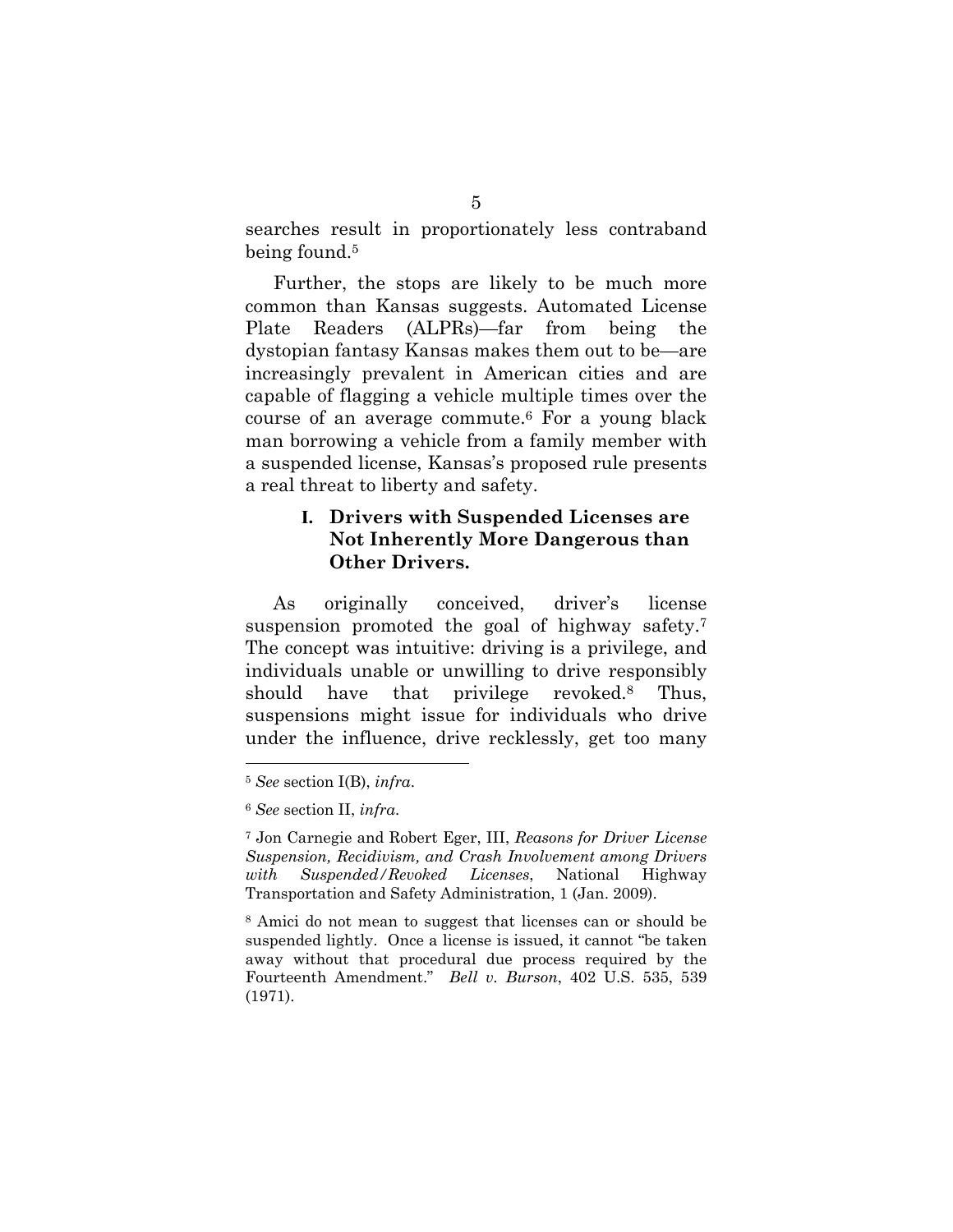speeding tickets, or for any number of other drivingrelated offenses.

Over time, however, that changed. State lawmakers began to see suspension not as a means of achieving road safety, but as a tool to compel compliance with all kinds of laws. Reasons for suspension diversified and proliferated. Kansas and many other states began suspending licenses for failure to appear in court, failure to pay parking tickets, failure to pay court fines and fees, failure to pay child support and myriad other reasons unrelated to driving.9 As state and local governments began increasingly to rely on revenue generated from fines and fees,10 license suspensions morphed from a safety measure to a collections tactic.

#### **A. Most license suspensions issue for reasons unrelated to highway safety.**

Today, forty-two states use license suspensions as a coercive means of collecting fines and fees, and almost all suspend licenses for unpaid child support. It's a paradoxical policy. People without licenses have a hard time getting to work, and people without jobs have a hard time paying debts.11 But regardless

<sup>9</sup> Carnegie and Eger, *Reasons for Driver License Suspension, supra* n. 7, at 23.

<sup>10</sup> Rachel McLean and Michael Thompson, *Repaying Debts*, Bureau of Justice Assistance, 33 (2007).

<sup>11</sup> One study found that 42% of survey respondents lost their jobs after their licenses were suspended. Jon Carnegie, *et al*., *Driver's License Suspensions, Impacts and Fairness Study*, N.J. Dept. of Transp., 56 (Aug. 2007).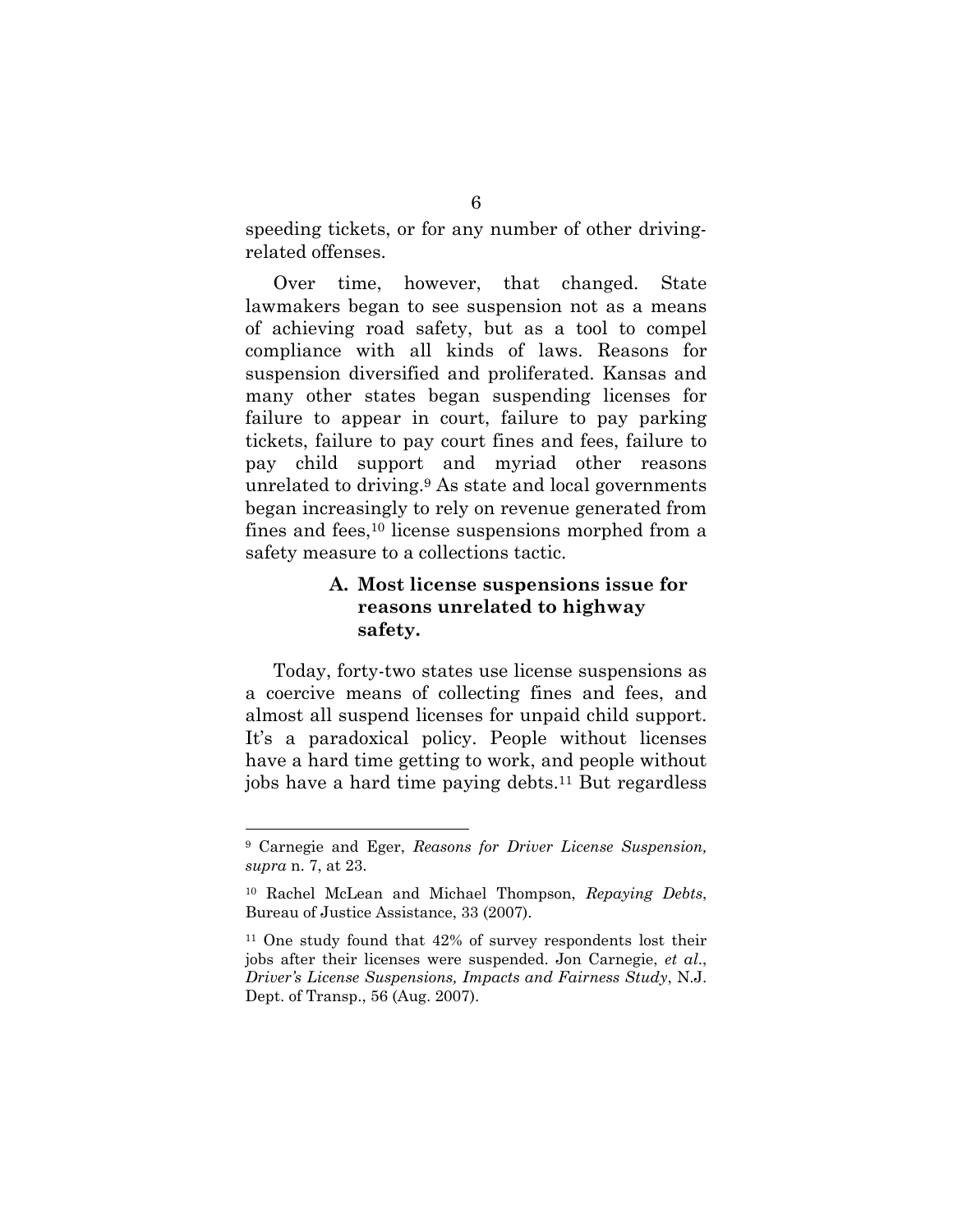of how wise (or unwise) it is to suspend licenses for nonpayment, the fact remains that it is very common. So common, in fact, that several recent studies suggest that an individual's license is more likely to be suspended for non-driving reasons than for driving reasons.

In Florida, for instance, 71% of licenses suspended are for unpaid court debt.12 In 2017, there were over three million suspensions issued in Ohio, and 62% of those suspensions were unrelated to driving.13 In Wisconsin, 56% of license suspensions are issued for "failure to pay the fine on a ticket for a nonmoving traffic offense"—that is, unpaid parking tickets.14 One study in New Jersey found that "[l]ess than six percent of all suspended drivers are suspended for purely driving-related reasons."15

There is no reason to think these jurisdictions are unique—others simply have not conducted the same studies. Indeed, a recent analysis by the Washington Post concluded that over 7 million Americans have had their licenses suspended for failure to pay court or administrative debt.16

Kansas ignores this dramatic shift in the landscape of license suspension, arguing that it

<sup>&</sup>lt;sup>12</sup> Data on file at Fines and Fees Justice Center.

<sup>13</sup> Data on file at Fines and Fees Justice Center.

<sup>14</sup> Joseph Shapiro, *How Driver's License Suspensions Unfairly Target the Poor*, NPR (January 5, 2015).

<sup>15</sup> Carnegie, et al., *Impacts and Fairness Study*, *supra* n. 11, at 65.

<sup>16</sup> Justin Wm. Moyer, *7 Million People May Have Lost Licenses Due to Traffic Debt*, The Washington Post (May 19, 2018).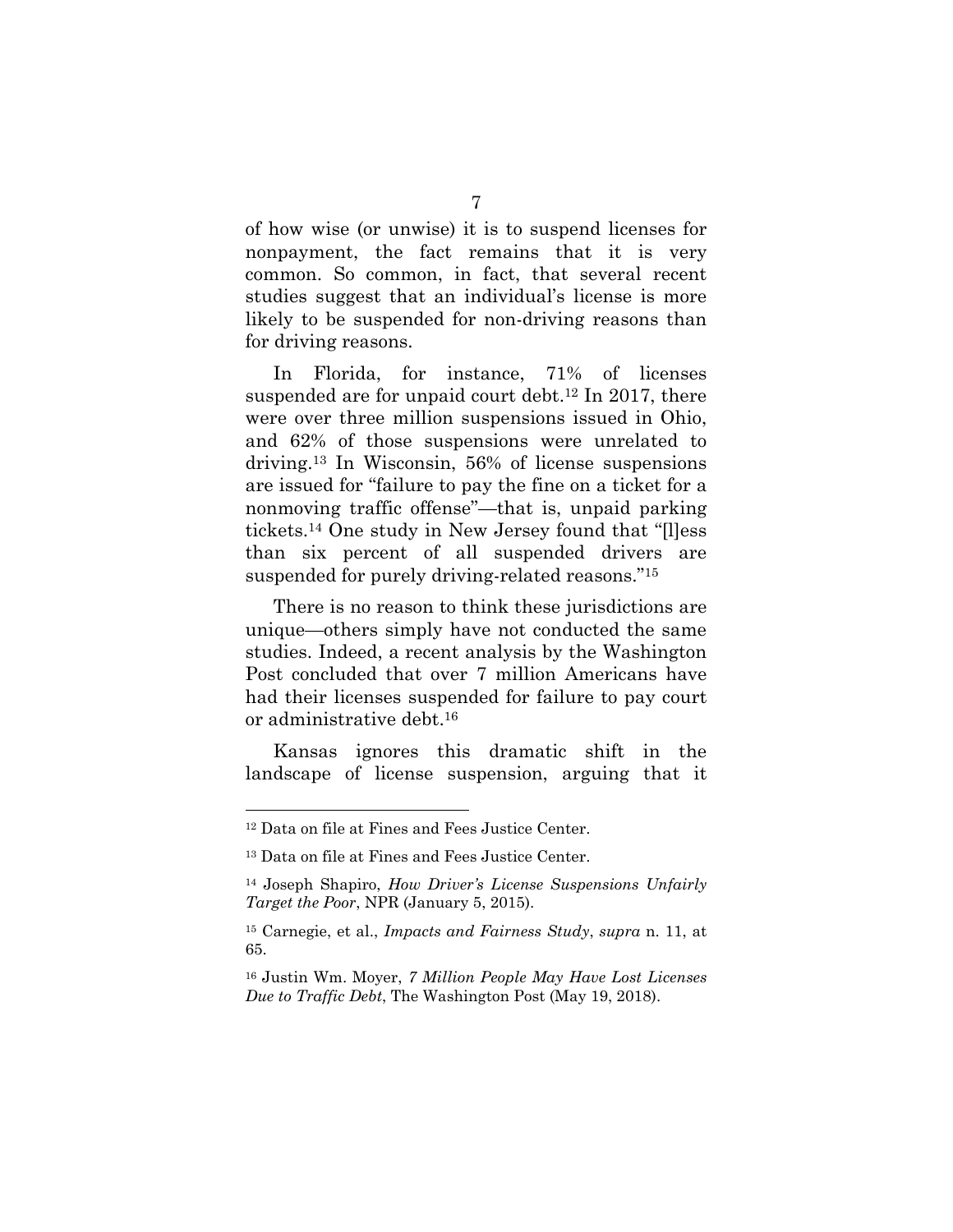suspends the licenses of "those who demonstrate an inability or unwillingness to abide by" the rules of the road.17 Maybe so, but it also suspends the licenses of those who demonstrate an inability or unwillingness to pay child support, $18$  and those who demonstrate an inability or unwillingness to pay traffic tickets.19 There is no reason to think that the majority of licenses suspended in Kansas are for driving reasons, and every reason to think the opposite.

#### **B. License suspensions unfairly target poor communities and communities of color.**

When states wield license suspension as a cudgel, they primarily hit the poor. This is so obvious that it barely requires explanation. People living paycheckto-paycheck "have fewer resources available to divert to paying court debt" than those with means.20 And people who cannot immediately pay their fines and fees are subject to significant additional penalties collection fees, interest, non-payment fees, payment plan set-up fees, probation fees, and warrant fees, to name a few—that rapidly multiply already unmanageable burdens into impossible sums.21 When license suspension is the penalty for non-

<sup>17</sup> Pet. Br. 22 (citing Kan. Stat. Ann. §§ 8-254 and 8-286).

<sup>18</sup> Kan. Stat. Ann. § 20-1204a(g).

<sup>19</sup> Kan. Stat. Ann. § 8-2110(b)(1).

<sup>20</sup> Mario Salas and Angela Ciolfi, *Driven by Dollars: A State-by-State Analysis of Driver's License Suspension Laws for Failure to Pay Court Debt*, Legal Aid Justice Center, 3 (2017).

<sup>21</sup> Alexes Harris *et al.*, Monetary Sanctions in the Criminal Justice System 14 (April 2017).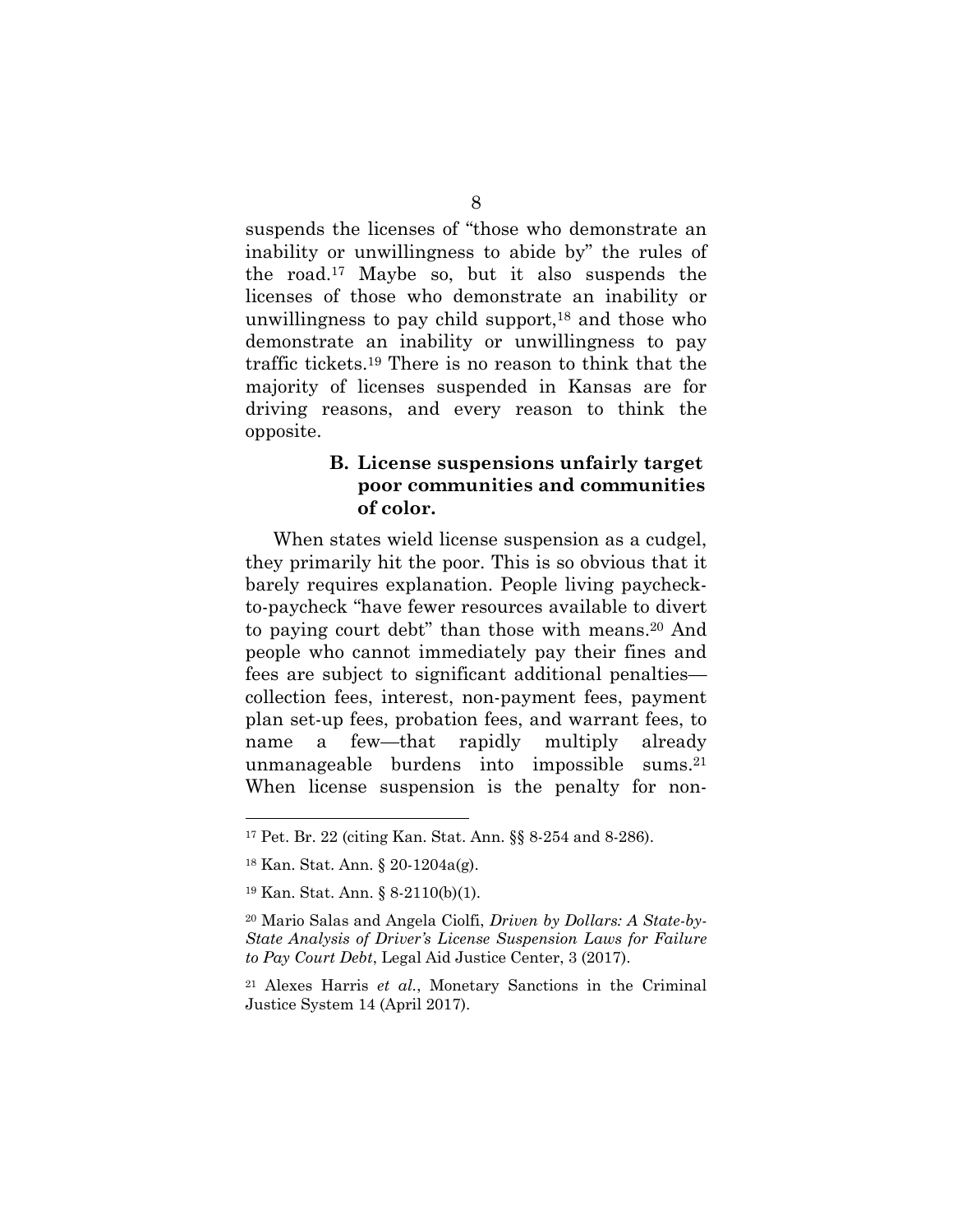payment, those who cannot afford to pay will have their licenses suspended.

It should thus come as no surprise that black Americans—who are more likely than white Americans to live in poverty—are also more likely than white Americans to have their licenses suspended for nonpayment of court fees.22 But the disproportionate impact on black Americans goes beyond the well-established connection between race and poverty. The Department of Justice investigation of policing practices in Ferguson, Missouri, found a revenue-driven system of fines and fees designed to raise money from poor black citizens.23 When those citizens could not pay the (often exorbitant) fees, Ferguson suspended their licenses until they paid in full.<sup>24</sup>

Ferguson is not an isolated example. In New York state, communities with the highest percentage of people of color have license suspensions rates two to four times higher than white communities.25 Florida suspends the licenses of its black citizens at a rate

<sup>22</sup> In addition to being intuitive, this effect has been documented in several states. Salas and Ciolfi, *Driven by Dollars*, *supra* n. 20, at 3 (citing studies documenting disproportionate effect on black Americans in California, Virginia, and Wisconsin).

<sup>23</sup> United States Dep't of Justice, Investigation of the Ferguson Police Department, 78 (March 4, 2015).

<sup>24</sup> *Id.* at 3 (municipal court would not lift a license suspension for anything less than full payment).

<sup>25</sup> Joanna Weiss and Claudia Wilner, *Opportunity Suspended*, Drivenbyjustice.org (last accessed September 5, 2019) (analyzing data from the New York Dep't of Motor Vehicles 2016-2017).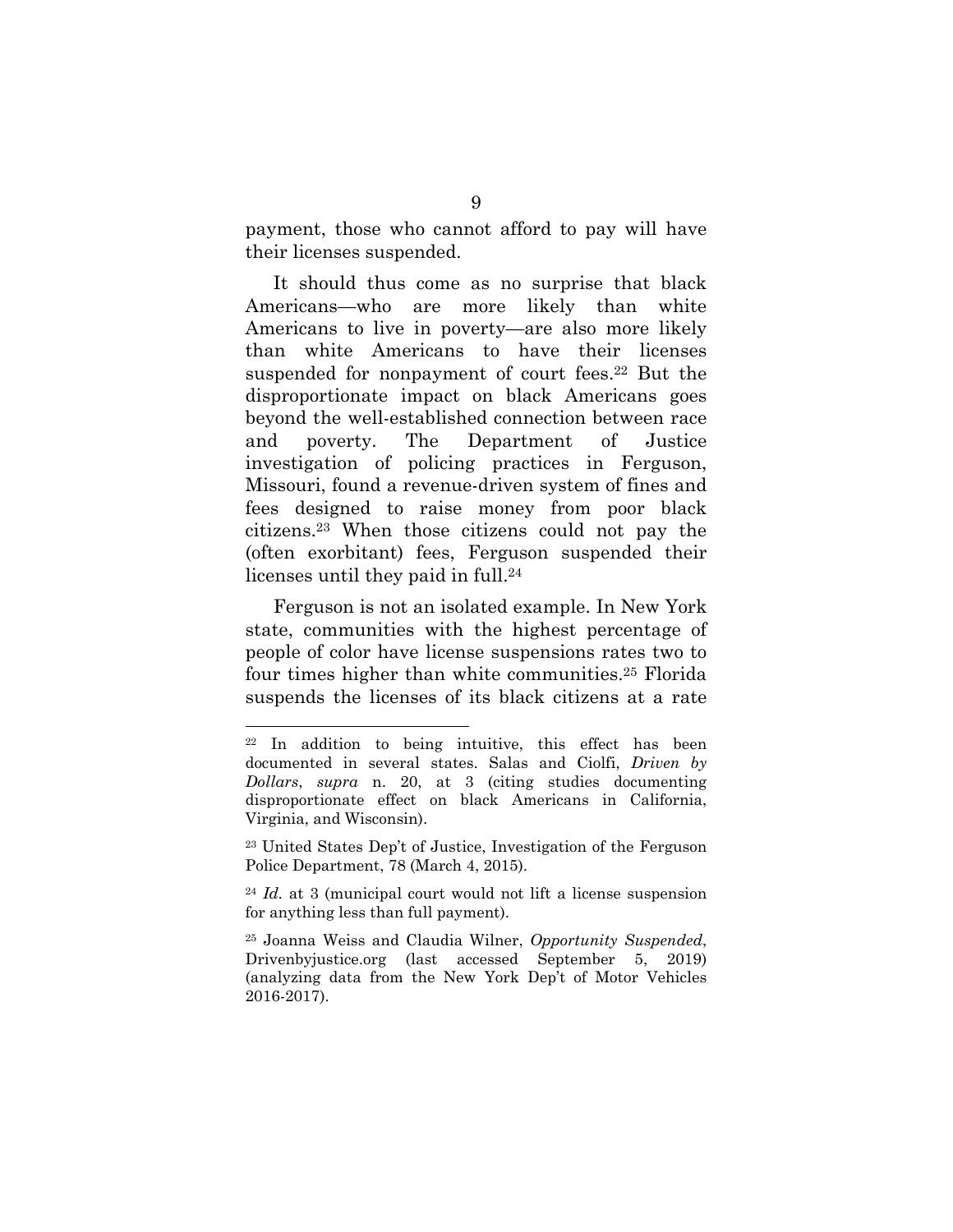1.5 times higher than the general population.26 In North Carolina, "the relationship between the number of people in poverty and the number of suspensions in a county is dependent on race.<sup>27"</sup>

Moreover, poor communities and communities of color have fewer vehicles per household and fewer vehicles per neighborhood.28 Logically, less vehicle access means that individuals in those communities are more likely to borrow vehicles from friends and neighbors, compounding the racial disparity that will result from Kansas's proposed rule.

Should Kansas prevail, the data suggest that the impact will be felt primarily in poor communities and communities of color. And individuals in those communities will then face a significant risk of racially motivated searches, arrests, and even violence—all more likely for citizens of color following a traffic stop.29

<sup>26</sup> Data on file with Fines and Fees Justice Center.

<sup>27</sup> Brandon Garrett and William Crozier, *Driver's License Suspension in North Carolina*, Duke L. Sch. Pub. L. & Legal Theory Series No. 2019-27 (April 15, 2019).

<sup>28</sup> Alan Berube, Elizabeth Deakin, and Steven Raphael, *Socioeconomic Differences in Household Automobile Ownership Rates: Implications for Evacuation Policy*, 3 (June 2006), available at: https://gspp.berkeley.edu/assets/uploads/research/ pdf/berubedeakenraphael.pdf.

<sup>29</sup> Numerous studies and analyses have identified vast racial disparities in post-stop conduct by police officers. *See, e.g.,*  Emma Pierson *et al.*, *A Large-Scale Analysis of Racial Disparities in Police Stops Across the United States*, Stanford Computational Policy Lab, 5-6 (March 13, 2019); German Lopez, *There are Huge Racial Disparities in How US Police Use Force*, Vox (Nov. 14, 2018) (analyzing FBI data), available at: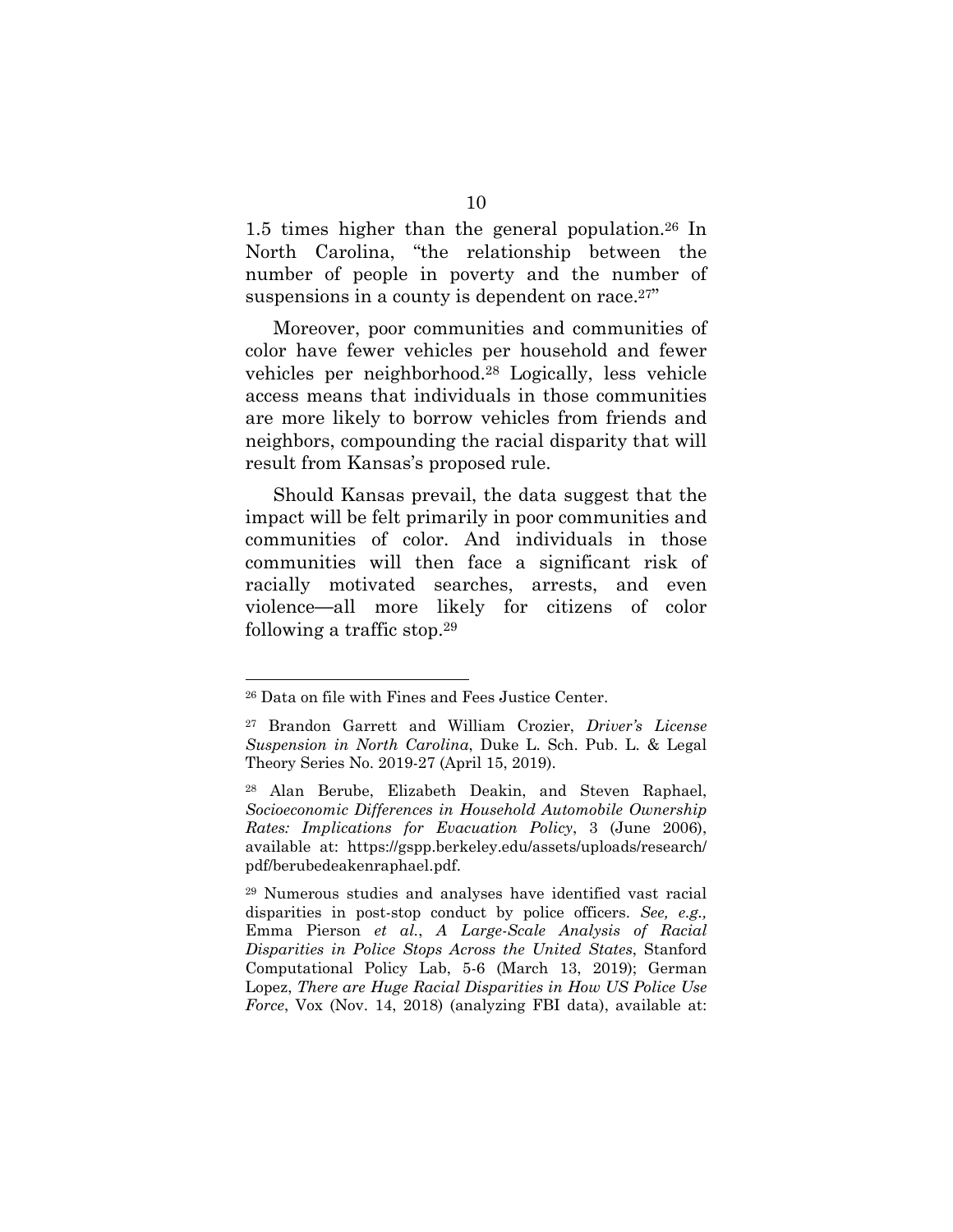#### **C. Individuals with licenses suspended for non-driving reasons are no worse at driving than the general public.**

Kansas takes the position that public safety concerns justify stopping vehicles owned by individuals with suspended licenses.30 But that rationale does not apply to individuals with licenses suspended for non-driving reasons, who, as noted above, are the majority of individuals with suspended licenses.

A person's ability or inability to pay court fees has nothing to do with his or her ability to drive safely. A California Department of Motor Vehicles study found that drivers with licenses suspended for non-driving related reasons "have relatively low traffic risks that are not much higher than the validly-licensed group."31 A follow-up study commissioned by the American Association of Motor Vehicle Administrators confirmed this result, finding that "[l]ess than 1 percent (0.09%) of drivers suspended for non-driving reasons . . . are involved in a crash while their driver's license is suspended."<sup>32</sup>

https://www.vox.com/identities/2016/8/13/17938186/police-shoot ings-killings-racism-racial-disparities.

<sup>30</sup> Pet. Br. 22-24.

<sup>31</sup> Michael Gerbers and David DeYoung, *An Examination of the Characteristics and Traffic Risk of Drivers Suspended/Revoked for Different Reasons*, California Department of Motor Vehicles, vii (Nov. 2002).

<sup>32</sup> Carnegie and Eger, *Reasons for Driver License Suspension*, *supra* n. 7, at 23.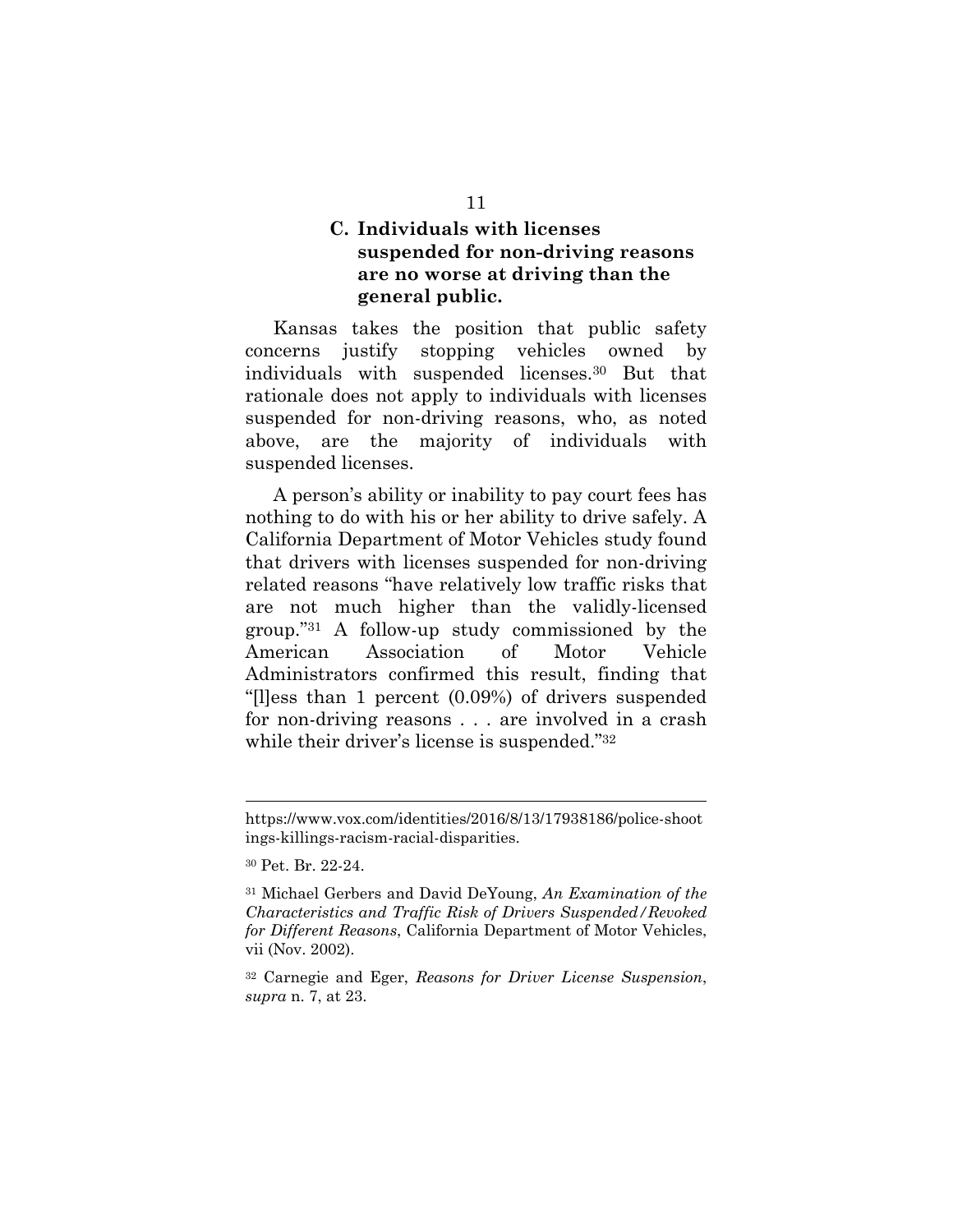Furthermore, as respondent has repeatedly pointed out, Kansas's proposed rule is relevant only when the vehicle in question is meticulously obeying all rules of the road. Otherwise, the officer has reasonable suspicion to make the stop regardless of the identity of the vehicle's owner. When an officer is following a law-abiding vehicle, it is difficult to see how a stop could be justified on public safety grounds, even if the registered owner of the vehicle has a suspended license.

#### **II. Stopping Vehicles Belonging to Owners with Suspended Licenses Imposes a Significant Burden on Individual Liberty that is Likely to Increase.**

The suspicionless stops at issue in this case pose a significant and increasing threat to individual liberty. Kansas's argument to the contrary presupposes two facts: first, that the stops will occur infrequently due to practical limitations on police resources; and second, that an officer who is mistaken about the driver's identity will inquire no further and send the driver on his way. This is a fantasy, one that ignores the realities of contemporary police practices and promises to infringe significantly on the rights of individual drivers.

Kansas's argument about police resources has surface appeal and may have been correct forty years ago. Essentially, Kansas contends that police officers can only review and report a limited number of license plates per shift, so any particular vehicle is unlikely to be flagged in the first place. But modern police departments are not constrained by the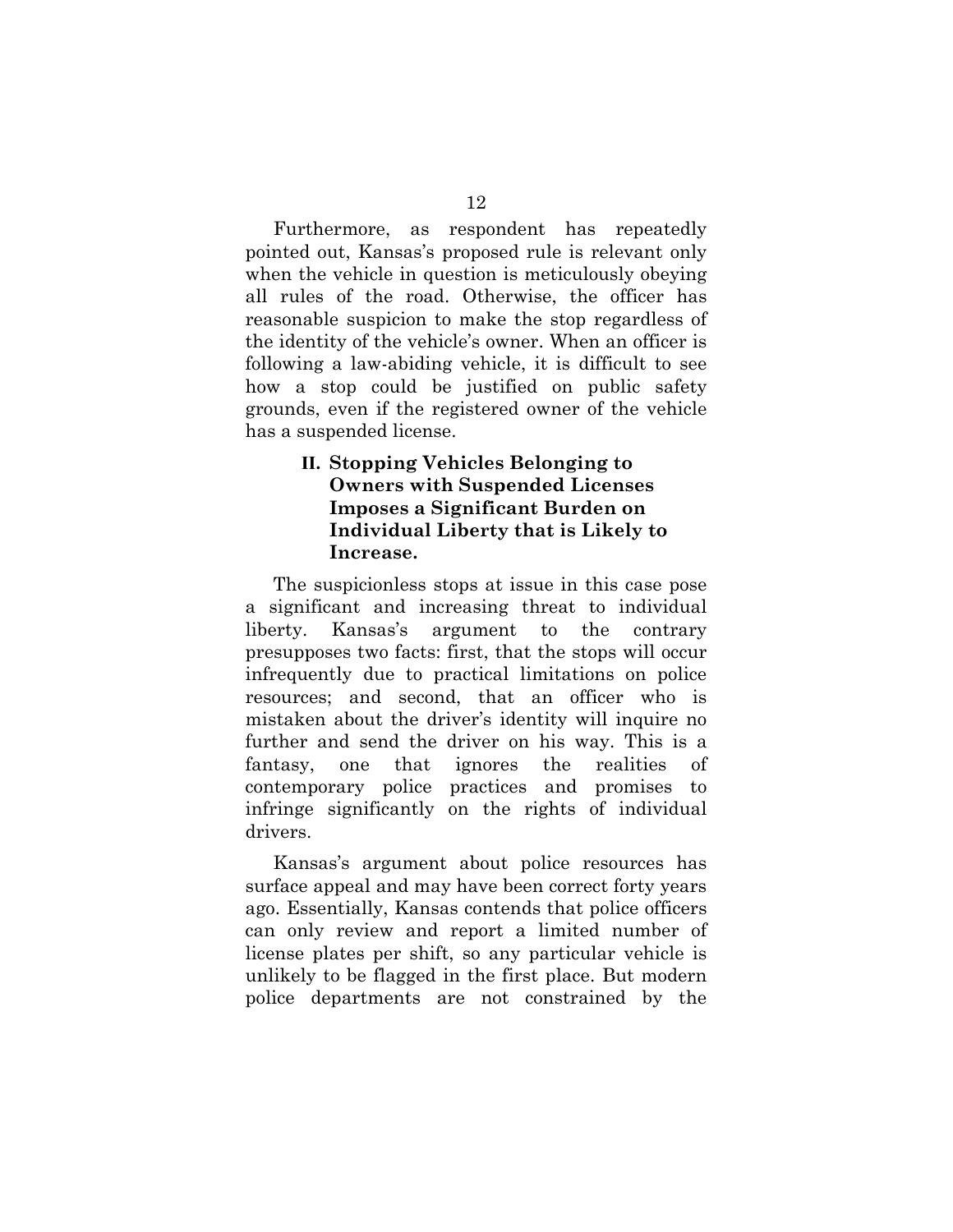functional limitations of human police officers to the extent Kansas suggests. Increasingly, they rely on computer technology, including Automated License Plate Readers (ALPRs), to identify and report offenders. If an ALPR covers an individual's route to work, that individual's vehicle is likely to be flagged during every single commute.

This poses a particular problem for citizens of color. As noted above, black Americans are more likely than white Americans to have suspended licenses and will thus be disproportionately affected by the rule Kansas suggests. So, too, will their spouses, children, friends and relatives. Multiple studies have also confirmed that, after a traffic stop, black citizens are more likely to be searched, to be arrested, and to be the target of police violence than white citizens.33 Thus, for black Americans, Kansas's rule does not present a minimal intrusion into individual liberty, but a persistent and significant potential for police harassment and violent confrontation.

#### **A. Automated License Plate Readers (ALPRs) are increasingly prevalent in the United States and relay information to police departments.**

ALPRs are cameras that automatically scan and register license plates of vehicles on the road. This process is functionally identical to a police officer manually keying-in the vehicle's plates on a dashboard-mounted computer, as happened in this

<sup>33</sup> *See, e.g.,* Emma Pierson *et al.*, *Analysis of Racial Disparities*, *supra* n. 29, at 5-6; German Lopez, *Racial Disparities in How US Police Use Force*, *supra* n. 29.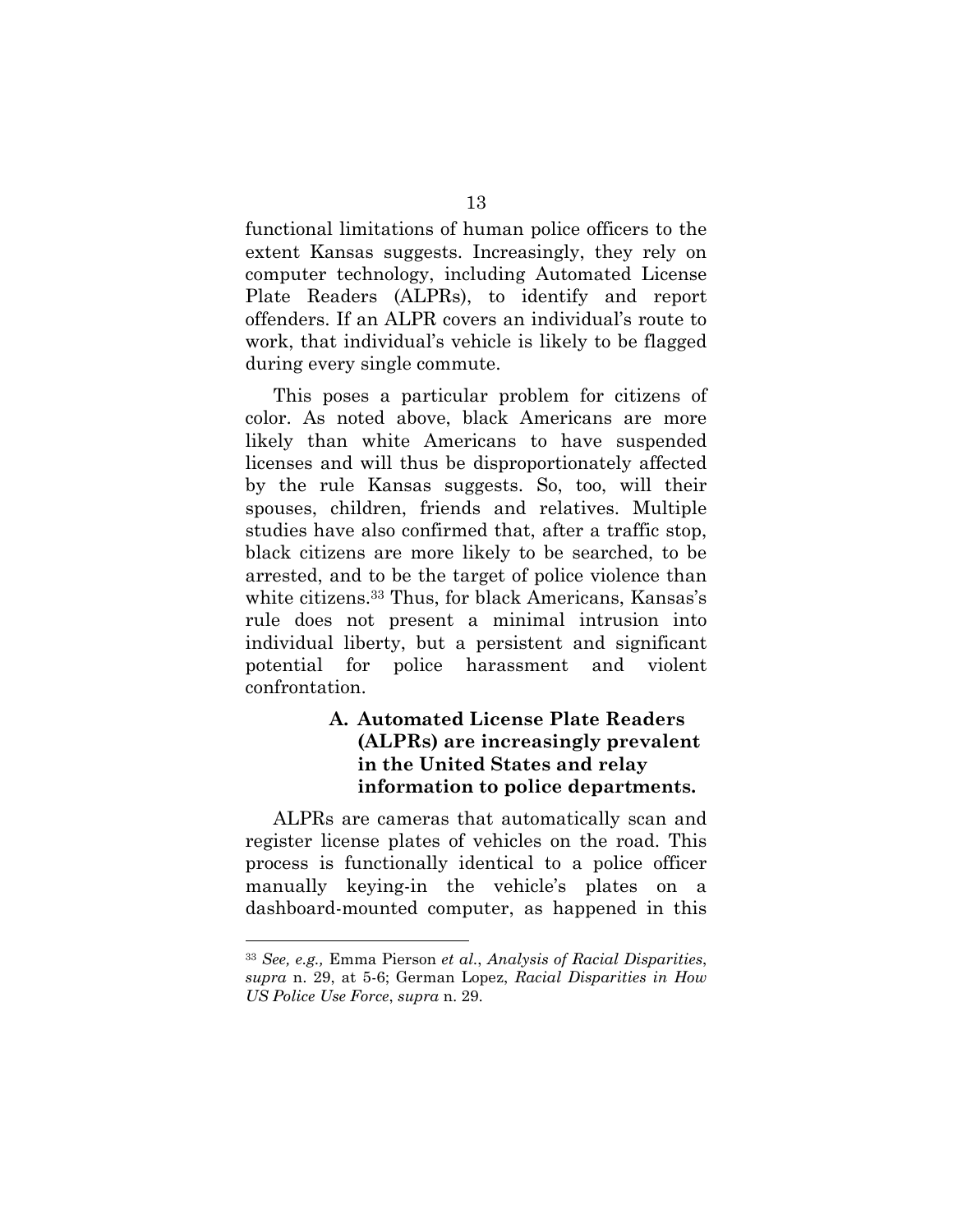case, except that ALPRs can capture almost two thousand license plates per minute.34 They can be mounted to just about anything, including highway overpasses, street signs, or even police cruisers.35

Police departments across the country already use ALPRs every day. The International Association of Chiefs of Police estimated that about two-thirds of major police departments used ALPRs in 2011.36 And as the technology gets cheaper—as technology inevitably does—ALPRs will become increasingly prevalent.37

The results are positively Orwellian. When an ALPR scans your plates, it uploads the data to a central, searchable database.38 Over time, those data

35 Julia M. Brooks, *Drawing the Lines: Regulation of Automatic License Plate Readers in Virginia*, 25 Rich. J.L. & Tech. 1, 3 (2019).

<sup>36</sup> *See* David J. Roberts and Meghann Casanova, *ALPRs*, *supra*  n. 34, at 7. "Major police departments" here means those with over 100 sworn officers.

<sup>37</sup> *Id*. (finding that 71% of police departments using ALPR technology planned to increase their use of the technology over the next five years).

<sup>38</sup> *Automated License Plate Readers (ALPRs)*, Electronic Frontier Foundation (last visited September 5, 2019), https://www.eff.org/pages/automated-license-plate-readers-alpr.

<sup>34</sup> *See* David. J Roberts and Meghann Casanova*, Automated License Plate Recognition (ALPR) Use by Law Enforcement: Policy and Operational Guide*, International Association of Chiefs of Police: Technical Center, 3 (Aug. 2012); Kaveh Waddell*, How License-Plate Readers Have Helped Police and Lenders Target the Poor,* Atlantic (Apr. 22, 2016), https://www.theatlantic.com/technology/archive/2016/04/howlicense-plate-readers-have-helped-police-and-lenders-targetthe-poor/479436/.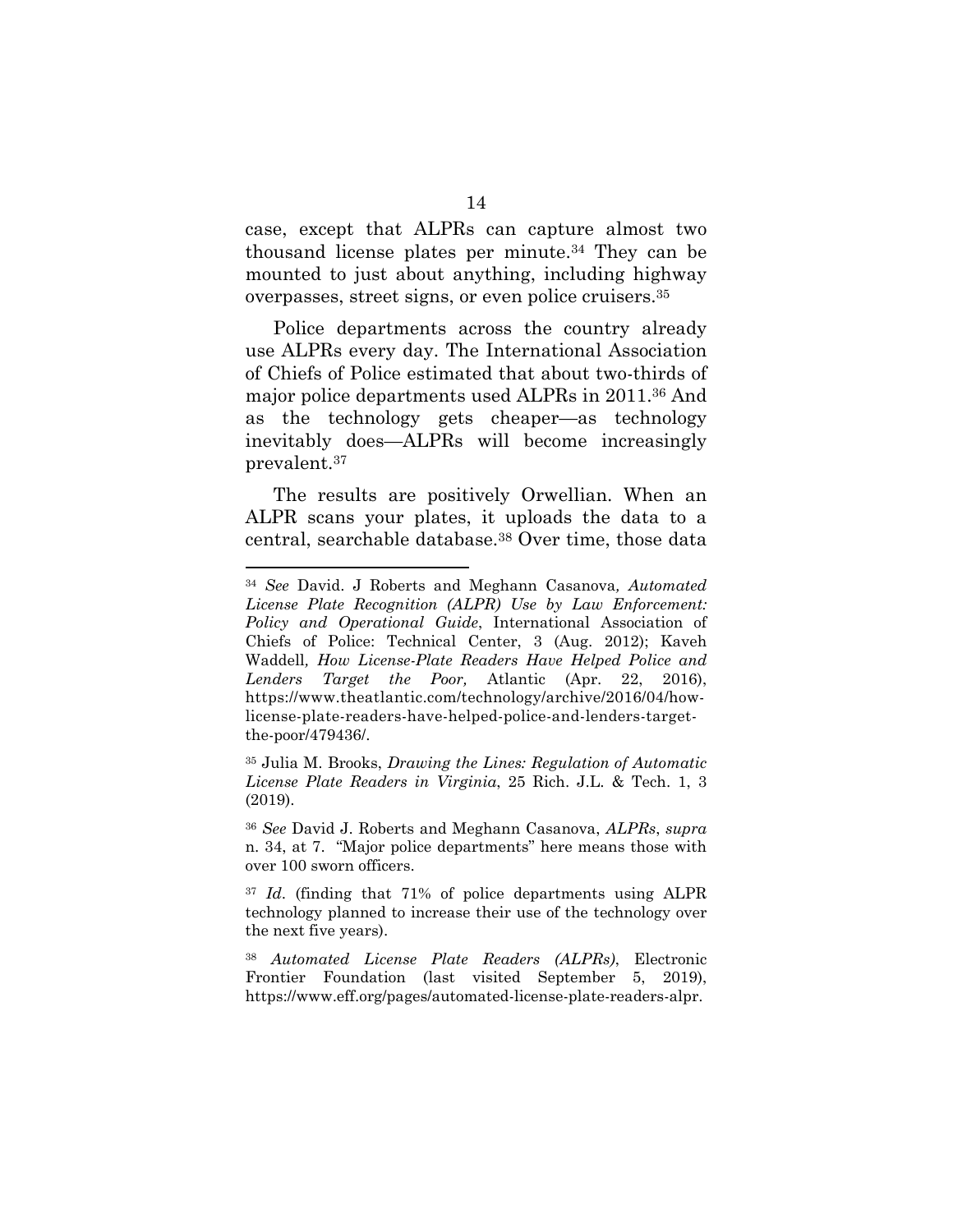points allow anyone with access to the database to paint an intimate portrait of a driver's life. As the D.C. Circuit stated in *United States v. Maynard*, police can use ALPR data about a person to "deduce whether he is a weekly church goer, a heavy drinker, a regular at the gym, an unfaithful husband, an outpatient receiving medical treatment, an associate of particular individuals or political groups—and not just one fact about a person, but all such facts."39 The potential for abuse is clear, and indeed, instances of abuse have already occurred.40

#### **B. Kansas's proposed rule enables revenue-driven policing practices.**

Enabling police officers to engage in suspicionless stops of vehicles belonging to owners with suspended licenses opens a Pandora's box of revenue-driven policing practices, particularly in combination with widespread use of ALPRs.

This is not a hypothetical parade of horribles—it has already happened. Take for example a private company called Vigilant Solutions, which owns and operates ALPRs that scan 70 million license plates each month in Texas. Vigilant provides information

<sup>39</sup> *United States v. Maynard*, 615 F.3d 544, 560–62 (D.C. Cir. 2010).

<sup>40</sup> For example: the Virginia State Police used ALPRs to identify individuals attending Barack Obama and Sarah Palin rallies in 2008; Immigration and Customs Enforcement scanned all plates entering lots for a gun show in 2010, New York police officers electronically recorded the plates of all vehicles parked near a particular mosque. *Automated License Plate Readers (ALPRs)*, Electronic Frontier Foundation (last visited September 5, 2019), https://www.eff.org/pages/automatedlicense-plate-readers-alpr.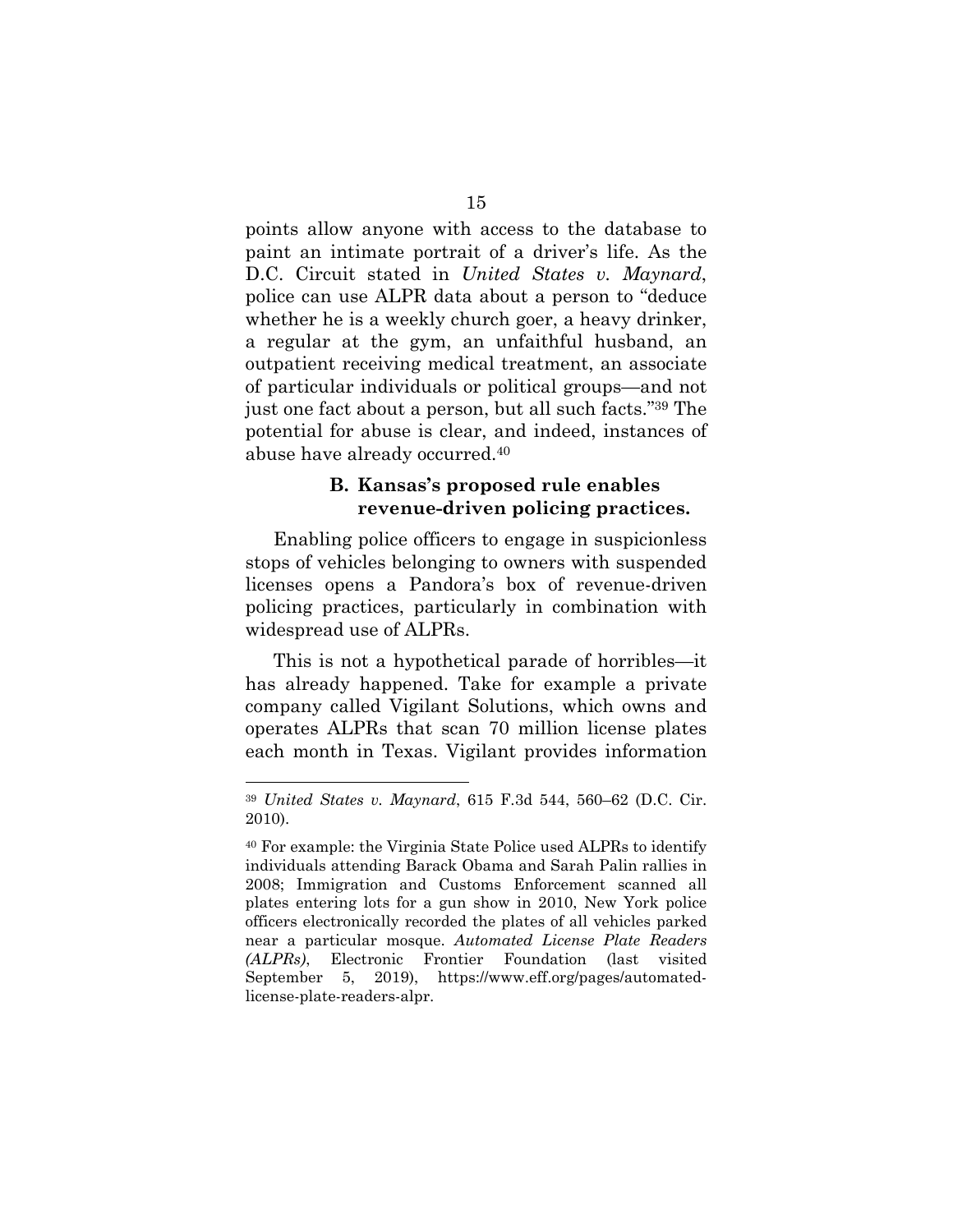on those scans to police.41 In exchange, police departments give Vigilant access to information on individuals with outstanding court fees, and Vigilant alerts the police when it flags a license belonging to such an individual.42

Texas police officers, who can use credit and debit card readers to take payment on the spot, $43$  use information provided by Vigilant to pull debtors over. The officers then give the debtors a choice: go to jail or pay the original fine plus a 25% "processing fee" right now.44 The "processing fee" goes directly to Vigilant.45

This system is disturbing because it changes the nature of police practice. Police officers, rather than enforcing public safety, become mobile debt collectors. Their job is to raise money not only for state and local governments, but also for the private entities that own and operate the debtor-spotting cameras.

Moreover, police officers with explicit revenuerelated goals—like the police in Ferguson $46$ —are

<sup>45</sup> *Id.*

<sup>41</sup> Dave Maass, *"No Cost" License Plate Readers Are Turning Texas Police into Mobile Debt Collectors and Data Miners*, Electronic Frontier Foundation (Jan. 26, 2016), https://www.eff. org/deeplinks/2016/01/no-cost-license-plate-readers-are-turningtexas-police-mobile-debt-collectors-and.

<sup>42</sup> *Id*.

<sup>43</sup> Tex. Code Crim. Proc. § 103.0025 (2015).

<sup>44</sup> Dave Maass, *"No Cost" License Plate Readers*, *supra* n. 41.

<sup>46</sup> United States Dep't of Justice, Investigation of the Ferguson Police Department, 78 (March 4, 2015).